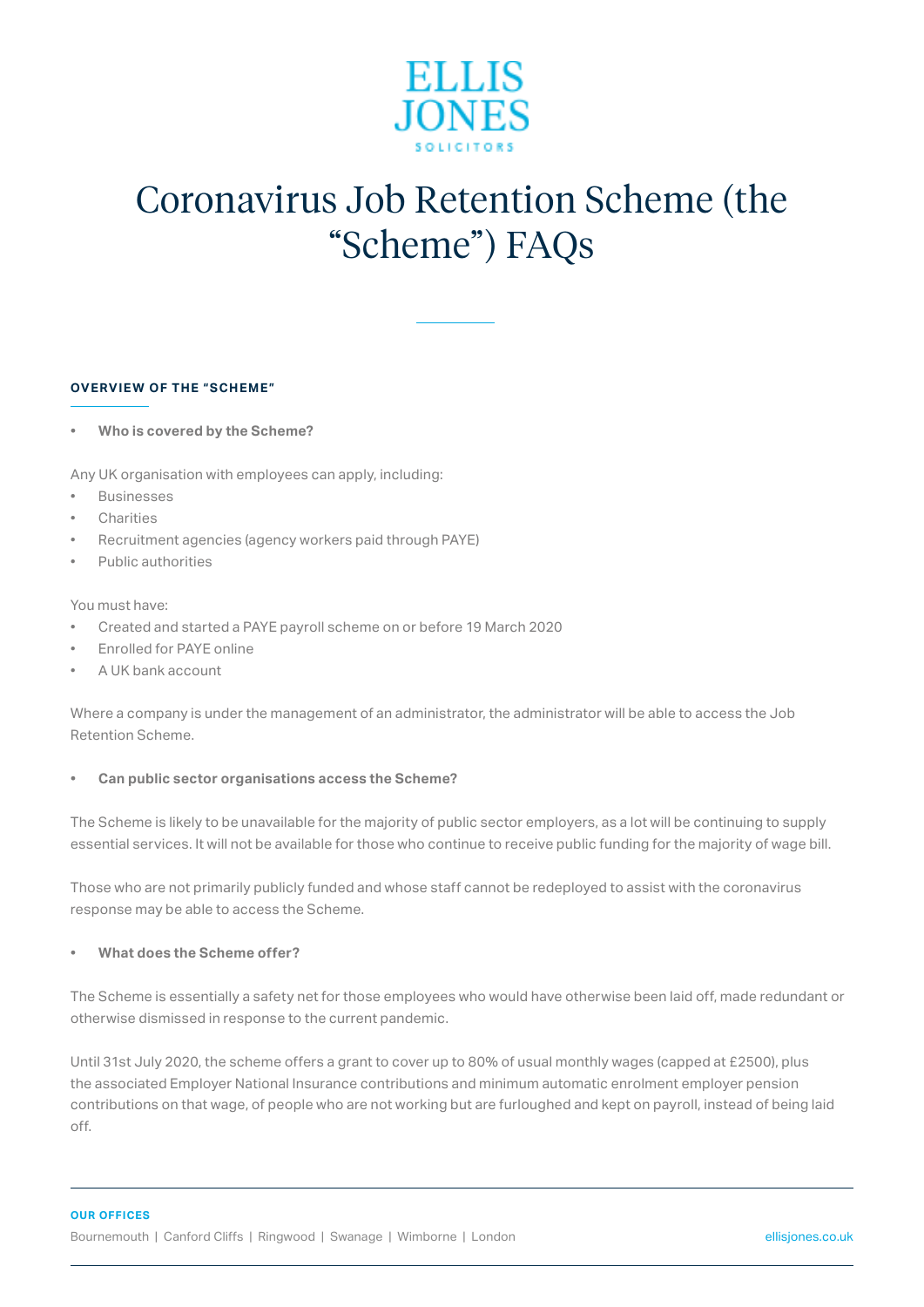# **• What is the definition of a furloughed worker?**

This is not a term that we would usually use in UK employment law and therefore there is no legal definition. From our research, it is a term that appears to derive from US labour law and means mandatory suspension from work without pay.

In the UK will be akin to a lay off and there will be a temporary suspension for a specific period of time whereby the furloughed worker will not be able to carry out any work but will remain an employee.

# **• Is this different to laying off staff?**

Yes, employers have a limited ability to lay off staff and this is subject to an existing contractual provision. A lay off clause can enable employers to reduce hours and cut wages, as necessary for business needs. Furloughed employees will not be able to carry out any work during the furloughed period but still receive 80% pay.

# **• Who qualifies for the Scheme?**

The Scheme will apply to all employees who are on the payroll who have been furloughed, where they would otherwise have been laid off or made redundant due to the current pandemic.

The employee must have been on PAYE payroll on or before 19 March 2020 and can be on any type of contract, for example:-

- full-time employees
- part-time employees
- employees on agency contracts
- employees on flexible or zero-hour contracts
- office holders (including company directors)
- salaried members of LLPs

To be eligible, the employee cannot carry out work for the employer that furloughs them. This includes providing services or generating revenue.

# **Casual/zero hours workers ("limb b workers")**

It is clear that casual/ zero hours workers can be furloughed provided that they were on a UK employer's PAYE payroll and notified to HMRC on an RTI submission on or before 19 March 2020 (or 28 February if re-engaged).

# **Fixed term employees**

Employees on fixed term contracts can be furloughed. Their contracts can be renewed or extended during the furlough period provided that the extension takes place before the contract ends.

# **Reduced hours/ pay**

The Scheme will not apply to those employees who have already had their hours or pay reduced, but who are still working for their employer.

If hours have already been reduced and then the employee is furloughed, it is likely that the employee would be entitled to 80% of his/her reduced hours only, unless the employer rescinds the reduction.

# **Employees who have recently been made redundant since 28 February 2020**

The Scheme covers employees who were made redundant since 28 February 2020, if they are rehired by their employer. The employer can rescind redundancy and agree to place these individuals on furlough to enable the employee to qualify.

#### **OUR OFFICES**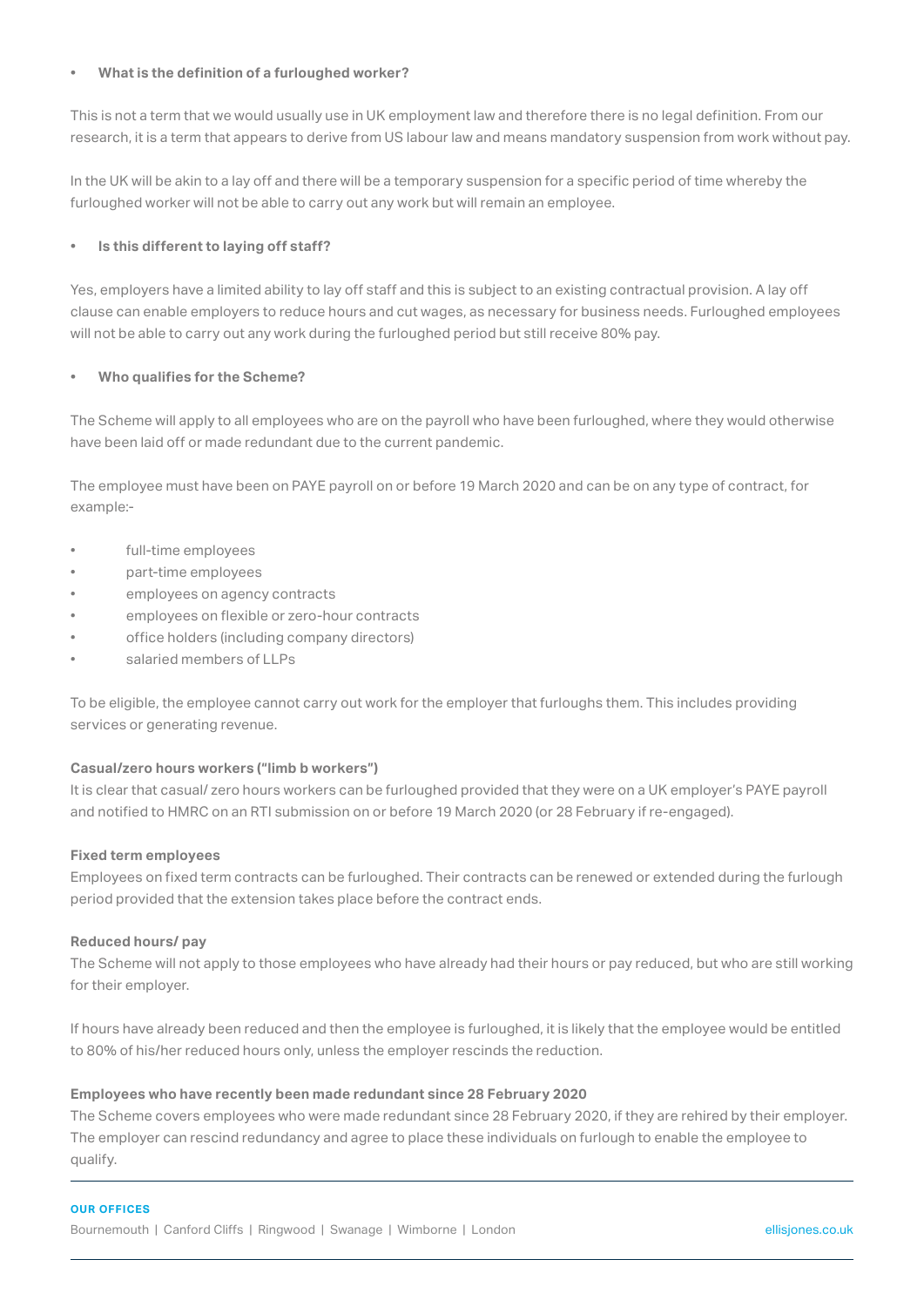#### **Employees on unpaid leave**

If an employee started unpaid leave after 28 February 2020 employers can place them on furlough leave instead. They must then be paid at least 80% of their regular wages up to the £2,500 cap.

If an employee went on unpaid leave on or before 28 February 2020, you cannot furlough them until the date on which it was agreed that they would return from unpaid leave.

#### **Employees who are self-isolating/on SSP**

Employees who are shielding in line with public health guidance can be placed on furlough. Employees on sick leave or currently self-isolating should get SSP but can then be furloughed.

#### **Employees on Maternity Leave**

Employees who are currently on or planning to take Maternity Leave and who qualify for statutory maternity pay will still be eligible for 90% of their average weekly earnings in the first 6 weeks, followed by 33 weeks of pay paid at 90% of their average weekly earnings or the statutory flat rate (whichever is lower). If an employer offers enhanced maternity pay, this is included as wage costs that an employee can claim through the scheme.

#### **Employees with more than one employer**

The guidance states that an employee can be furloughed by one employer and continue to work for the other. Alternatively, they can be furloughed by both employers. Each employer will be entitled to make an application under the Scheme for 80% of the employee's salary.

An employee cannot be furloughed by their current employer and also accept re-engagement by a former employer with the view of being furloughed by that employer also.

#### **Company directors**

Salaried company directors can be placed on furlough and receive support through the Scheme. Directors' duties under the Companies Act 2006 must be considered when deciding whether to place a director on furlough. A decision to furlough a director should be formally adopted as a decision of the company, noted in company records and communicated in writing to the affected director.

Salaried individuals who are directors of their own personal service company and salaried members of LLPs may also be furloughed.

For further information relating to the furlough scheme and directors' statutory duties please see the following link to our blog:<https://www.ellisjones.co.uk/blog/article/furlough-scheme--directors-statutory-duties-->

# **PR ACTICAL STEPS FOR EMPLOYERS TO UNDERTAKE**

#### **• What is the process under the Scheme?**

Employers will need to fairly select those to be furloughed i.e. all if there is no work or closure, or fairly select those who would have been laid off or made redundant.

They would then need to agree the change to the status to furloughed with those employees and notify the employees once the change has been enacted.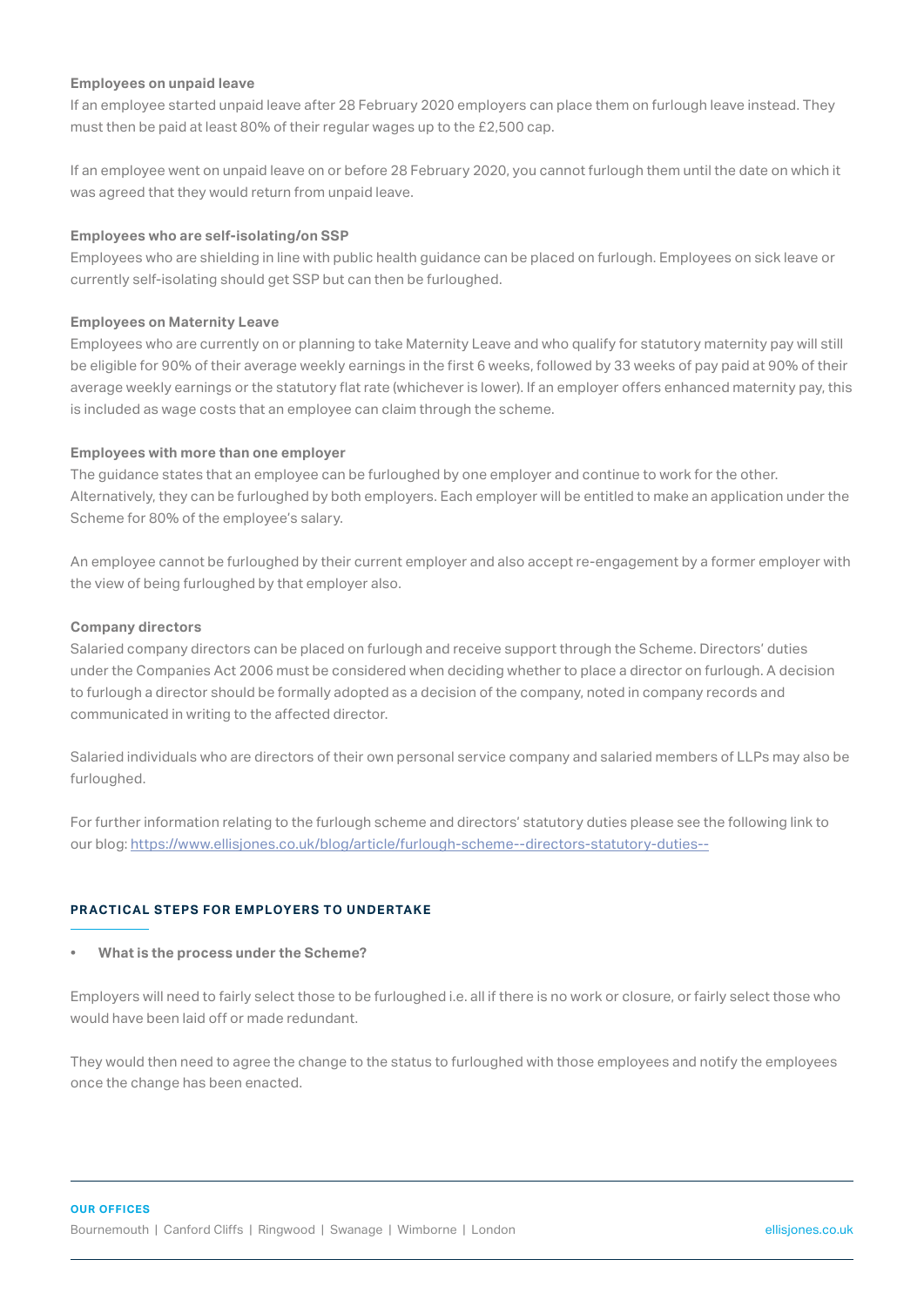#### Steps to take:

- 1. Select for furlough
- 2. Consider whether it is necessary to consult with employee representatives or trade unions
- 3. Agree with employees there are different ways of doing this and employers will need to act quickly
- 4. Confirm the employee's new status in writing
- 5. Put in place a written furlough agreement setting out the employee's terms and conditions which is incorporated into their contract of employment
- 6. Keep a record for five years, until 30 June 2025

# **• How are employees selected?**

There is no law covering this however we suggest carrying out a mini redundancy selection. Employees do not need to be notified of this as businesses will have to act quickly. Fair selection criterion may include skills, qualifications and aptitude, standard of work and/or performance, attendance and disciplinary record.

You can select employees based on their length of service however this must be justified and must not be relied upon as the only selection criteria. It is good practice to keep your selection criteria as evidence in case the employee disputes the selection or HMRC ask for evidence.

Employers must be careful not to discriminate through selection and must not select due to protected characteristics.

**• Can employers choose employees based on their ability to work during the pandemic? (i.e. those with children or dependants? Or who are unable to work from home?)**

Workers who cannot work from home or who currently have no work to do may be obvious candidates for furloughing however, employers should take care not to discriminate (i.e. base decisions on the protected characteristics). In particular, we urge employers to exercise caution around age, pregnancy and disability.

# **• Can employees volunteer to be furloughed?**

Yes, employers may need to consider a process of calling for volunteers. However employers must be careful to ensure that they can demonstrate a genuine need to furlough employees due to the crisis.

# **• How can employers change employment status to furlough status?**

- 1. In accordance with the contract itself it is unlikely that the contract will contain relevant clauses to permit this change. Employers may therefore wish to put these clauses in place now;
- 2. With the agreement of the employee employers should obtain consent from an employee to amend the terms of the contract (implied agreement will suffice); or
- 3. With union agreement a status change is permitted if the terms of employment are collectively agreed between a union and employer. Large, unionised organisations will be able to change terms with union consent without the need for individual employee's consent. We recommend that employers check their contracts to see if the terms can be altered by collective agreement.

If employers are going to furlough and top up the employees pay to full, it will be very easy to obtain an employee's consent to change status. You must still notify them in writing and put in place a written furlough agreement.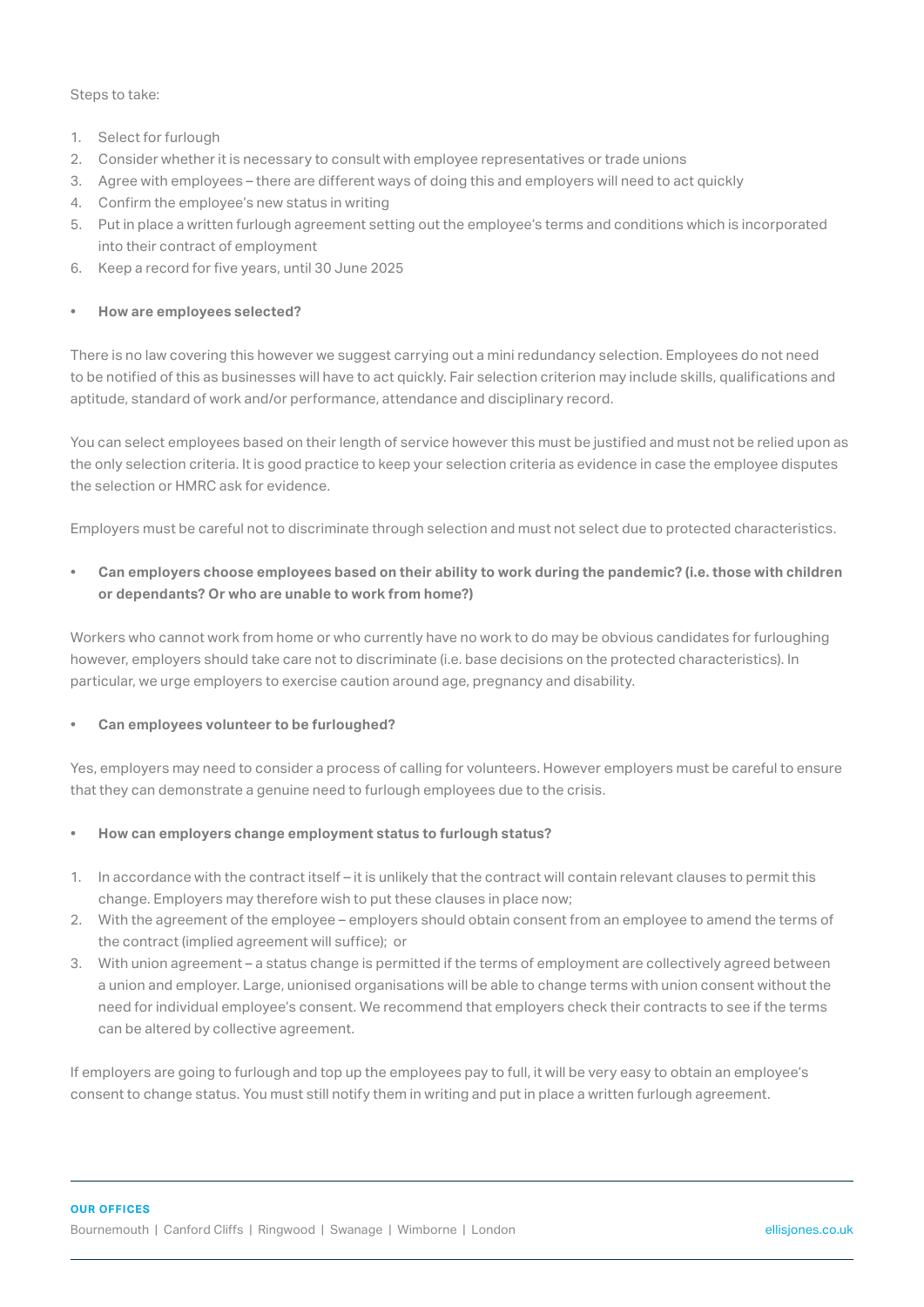# **• What are the risks for the employer if you force the change?**

- 1. Any employee could bring a breach of contract claim this is limited to their losses i.e. the 20% difference in pay;
- 2. Employees with over 2 year's service or who allege that the selection for furlough was discriminatory could bring a claim for unfair constructive dismissal. The employee would have to immediately resign to pursue this claim;
- 3. If the employer dismisses due to redundancy or some other substantial reason following non-acceptance of the new status, those with over 2 years or alleging discrimination could claim unfair dismissal;
- 4. Any employee could bring a claim for wrongful dismissal if proper notice of termination is not given;
- 5. Any employee could bring a claim for discrimination if an employee alleges that they have been selected for furlough due to a protected characteristic (e.g. age, sex, race, disability, maternity); and/or
- 6. Any employee could bring a claim in relation to collective consultation, if this applies.

# **• How can an employee give consent to the change?**

Consent can be oral or in writing (a written response is not a requirement under the second Treasury Direction). In any event, written communication must be sent to the employee confirming the change to furlough status.

Consideration is required for the change and in most cases, the consideration will be the individual remaining an employee and on the payroll.

# • W**hat if the employee does not agree to furlough status (and reduction in salary if employer not topping up)?**

The risks for employers are set out above. In practical terms, the employer can either:

- 1. Force the change taking the risk of a claim;
- 2. Agree an alternative;
- 3. Dismiss the employee due to some other substantial reason (as they will not agree change) or redundancy; or
- 4. Keep the employee on the same terms unlikely to be sustainable in the current climate.

# **• Is there a risk of furloughing too many employees?**

Yes if the business is unable to continue without the furloughed employees. However, the employer is entitled to call them back if necessary, and revert to normal employment status.

It is therefore important that this is set out in correspondence sent to the selected employees before the furloughed period starts. You must cover various points in a letter to furloughed employees.

# **FURLOUGHED WORKERS**

# **• What are furloughed employees rights?**

Furloughed employees remain employees during this period and are therefore still entitled to pay, benefits and their pension. Employees are entitled to refuse to be furloughed however, the only cause of action that is available to them should they be dismissed due to their refusal is an action for breach of contract/ constructive dismissal. Constructive dismissal is only usually open to those with over 2 year's service. However, due to the significant backlog at the Tribunal and the current climate this is likely not to be an attractive option.

**• Can employees undertake voluntary work for their employer once they are labelled a furlough worker?**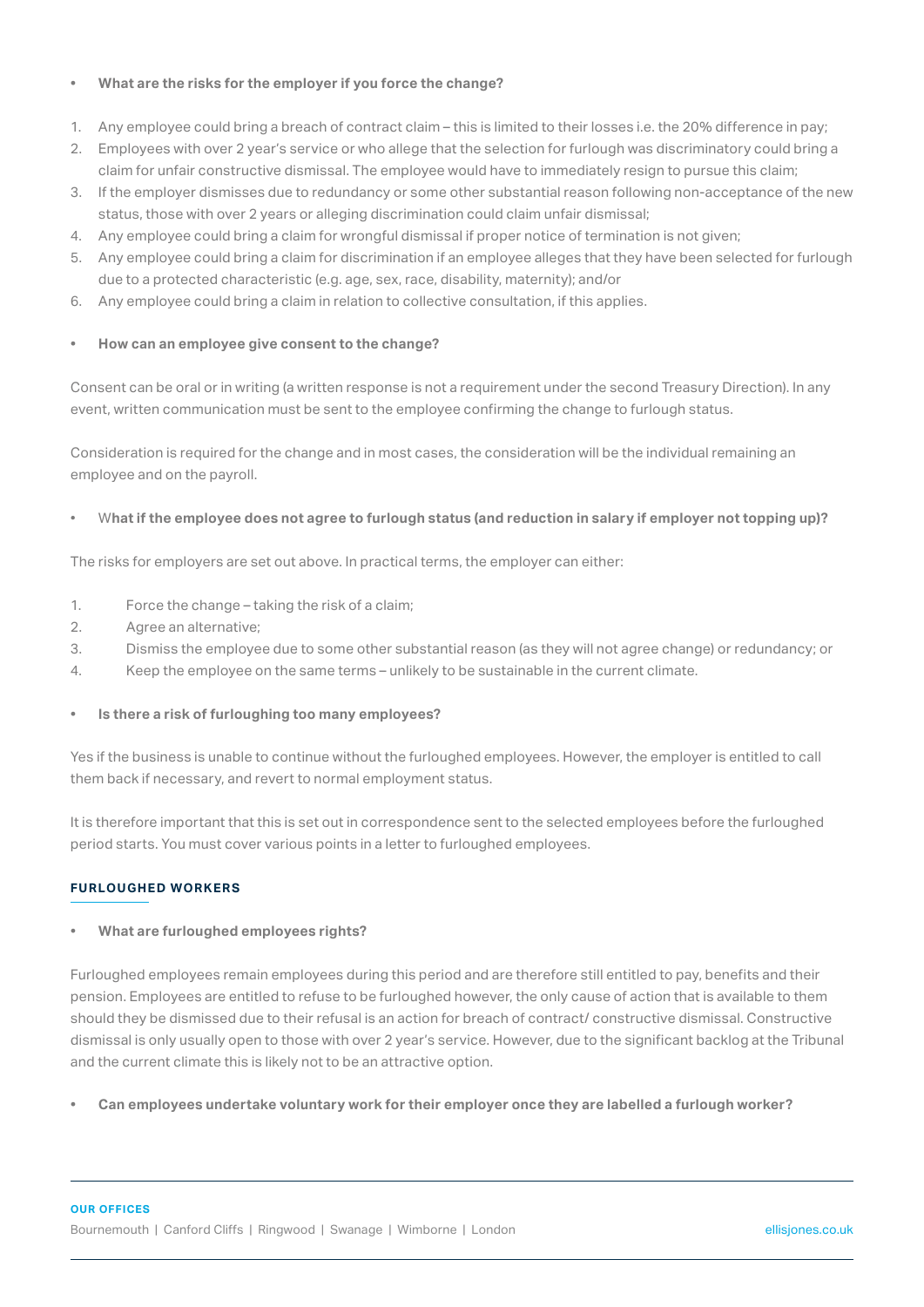Until 1st July 2020, the employee will not be able to carry out any work for the employer that furloughs them – the employee will not be able to provide services or generate revenue. Until flexible furlough commences on 1st July 2020, employers must be careful not to insist on work as this is likely to fall foul of the Scheme.

However, employees may be required to complete training courses whilst they are furloughed. If this is the case, then they must be paid at least the national minimum wage for the time spent training, even if this is more than the 80% of their wage that will be subsided.

# **• Can an employee work for another employer whilst on furlough leave?**

Yes. The Scheme provides that a furloughed employee can do work for another employer during furlough leave however; this will be subject to any restrictions in the employee's contract of employment.

# **• Can a furloughed employee do volunteer work?**

Yes, they are entitled to carry out volunteer work, as long as this is not for the employee's employer and being used to circumvent furlough.

# **• Can employees on furlough undertake training?**

Yes. Training can take place provided that it is not used by the employer to generate revenue or for the provision of services. Under the second Treasury Direction, there is no requirement for the training to be directly relevant to the employee's employment or agreed with them before being undertaken. The purpose of the training must be to improve the employee's effectiveness in the employer's business or to improve the employer's business.

Employees must be paid national minimum wage in respect of the training.

# **• What happens to an employee's pension and the auto enrolment pension contribution?**

This will remain unchanged. However, the employer may change their pension contribution if their wages fall below a certain amount with the employee's agreement. The employer will be able to claim back the minimum auto enrolment pension contribution in respect of the 80% of wages.

# **• Do employees continue to accrue holiday during furlough?**

Yes. Furloughed employees will continue to accrue annual leave during furlough. Employers can agree with employees to vary holiday entitlement although almost all workers are entitled to 5.6 weeks of statutory paid annual leave each year which they cannot go below.

# **• Can annual leave be taken during furlough?**

Furloughed employees can take annual leave during furlough. Although, the employees will be entitled to their usual holiday pay during annual leave and therefore employers will be obliged to pay the additional amounts due to the employee over the 80% cap.

# **• Can employers force furloughed employees to take annual leave during furlough?**

It is reasonable for employers to request that furloughed employees take annual leave during the furlough period. They will have to give double the amount of notice than the length of annual leave they wish the employee to take (i.e. 2 weeks notice for 1 week of annual leave). Employees must be paid full pay whilst on annual leave and therefore employers will be required to 'top up' to 100% pay.

#### **OUR OFFICES**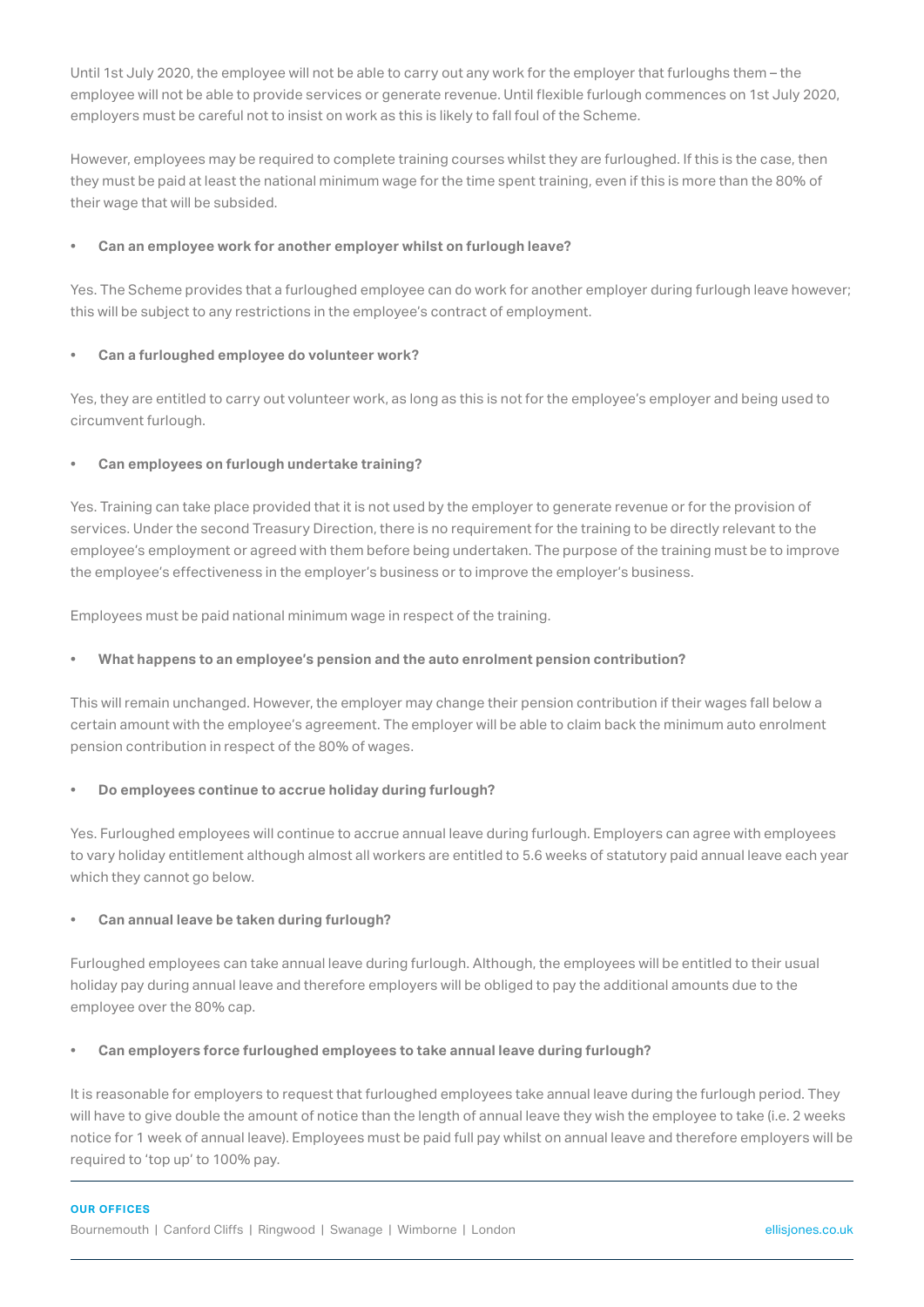#### **• Can an employee be served notice whilst on furlough?**

A furloughed employee can be served with notice of termination of employment. Whether this can be claimed under the Scheme is not clear.

The employee will be entitled to the greater of contractual or statutory notice i.e. one week for each year employed up to 12 weeks cap.

It is likely the employee will be entitled to full normal pay for their notice; however the guidance is not clear. For further information please see the following link to our blog[: https://www.ellisjones.co.uk/blog/article/furlough-and-notice]( https://www.ellisjones.co.uk/blog/article/furlough-and-notice)

#### **Notice: Normal working hours**

Employees with normal working hours who are entitled to only statutory notice from their employer (or less than 1 week more than statutory notice) will be entitled to their normal pay for their normal hours, despite being furloughed. The employer can claim up to 80% of their notice pay but will need to top up the remaining 20%.

If an employee is entitled to at least one week more than statutory notice, their notice pay may be able to be based on their furlough pay (i.e. 80% of their normal pay) if they remain on furlough for the duration of their notice.

# **Notice: Hours which vary**

An employee without normal working hours who is entitled to only statutory notice (or less than one week more than statutory notice) is entitled to a week's pay calculated based on the amount of pay for the average number of weekly normal working hours at the average hourly rate (s222 ERA 1996). The employer may need to 'top up' above the 80% if the employee is furloughed.

If an employee is entitled to at least one week more than statutory notice, their notice pay may be able to be based on their furlough pay if they remain on furlough for the duration of their notice.

# **• Can an employee be made redundant whilst on furlough leave?**

Yes. The guidance confirms that employees can be made redundant whilst on furlough leave. The normal redundancy rules apply in relation to following a fair redundancy process. Please see the following link to our fact sheet on a fair redundancy process: [W:\Bournemouth Files\Employment Factsheets](file:\Bournemouth%20Files\Employment%20Factsheets)

The employer will not be able to claim back a statutory redundancy payment through the Scheme. The position on notice pay is not clear.

# **• When should an employer start the redundancy process?**

In the spirit of the Scheme, employers should not keep employees on furlough for the entire duration of Scheme where they intend to make them redundant in any event. In a statement on 27 May 2020, Boris Johnson said 'people should not be using the furlough scheme to cynically keep people on their books and then get rid of them'.

If employers intend to make redundancies, we recommend that the redundancy process is started as soon as possible, starting with warning employees of the risks of redundancies.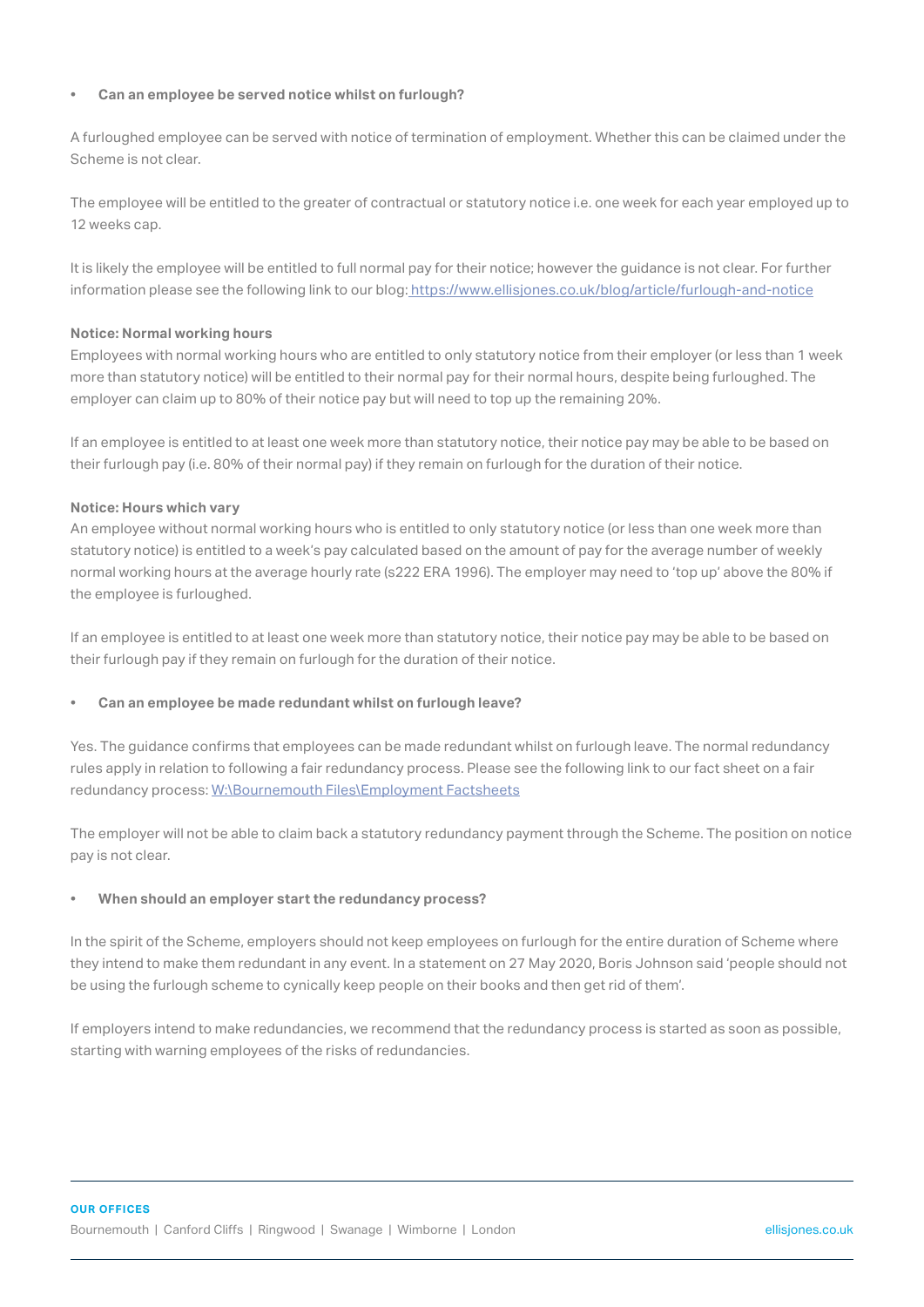# **FURLOUGHED WORKERS PAYMENTS UNDER THE SCHEME**

#### **• How much will employees receive from the Scheme and how is this paid?**

The Scheme means that the employer will be able to claim a grant equivalent to 80% of furloughed employee's normal pay (capped at £2500 gross). The employer will have to continue paying the employee through its payroll and that the employer can then claim this back through HMRC. In addition the Scheme will cover associated Employer NI contributions and minimum auto enrolment pension contributions on paying the furloughed wages.

# **• How is furlough pay calculated?**

#### **Employees/ workers with irregular earnings**

If the employee has been employed (or engaged by an employment business) for a full twelve months prior to the claim, you can claim for the higher of either:

- the same month's earning from the previous year
- average monthly earnings from the 2019-20 tax year

If the employee has been employed for less than a year, you can claim for an average of their monthly earnings since they started work.

If the employee only started in February 2020, use a pro-rata for their earnings so far to claim.

#### **Regular salary/wages**

Employers can claim for 80% of employees' wages up to a maximum of £2,500 per month. NI and pension contributions still need to be paid to employees and these can be claimed also.

# **• Should commission payments be included in the calculation for wages?**

The guidance states that non-discretionary commission payments should be included when calculating an employee's regular salary/wages. We understand non-discretionary to mean contractual commission. A commission payment may be expressed as contractual in the employee's contract of employment or this may be implied into the contract of employment i.e. by evidence that the employee has continually received commission for a significant period of time.

Other inclusions include:

- Non-discretionary overtime
- Non-discretionary fees
- Piece rate payments

# **• Do employers have to pay the additional 20% to make up to full pay?**

No. It is ultimately up to the employer to decide whether they offer full pay to a furloughed employee. Employers will need to agree reduction to 80% with the furloughed employees.

If the employers top up, they will also need to top up Employer NI and automatic enrolment pension contributions.

#### **• Will the employer be required to repay any monies received?**

The Scheme is called a 'grant' and therefore this will be unlikely to be repayable.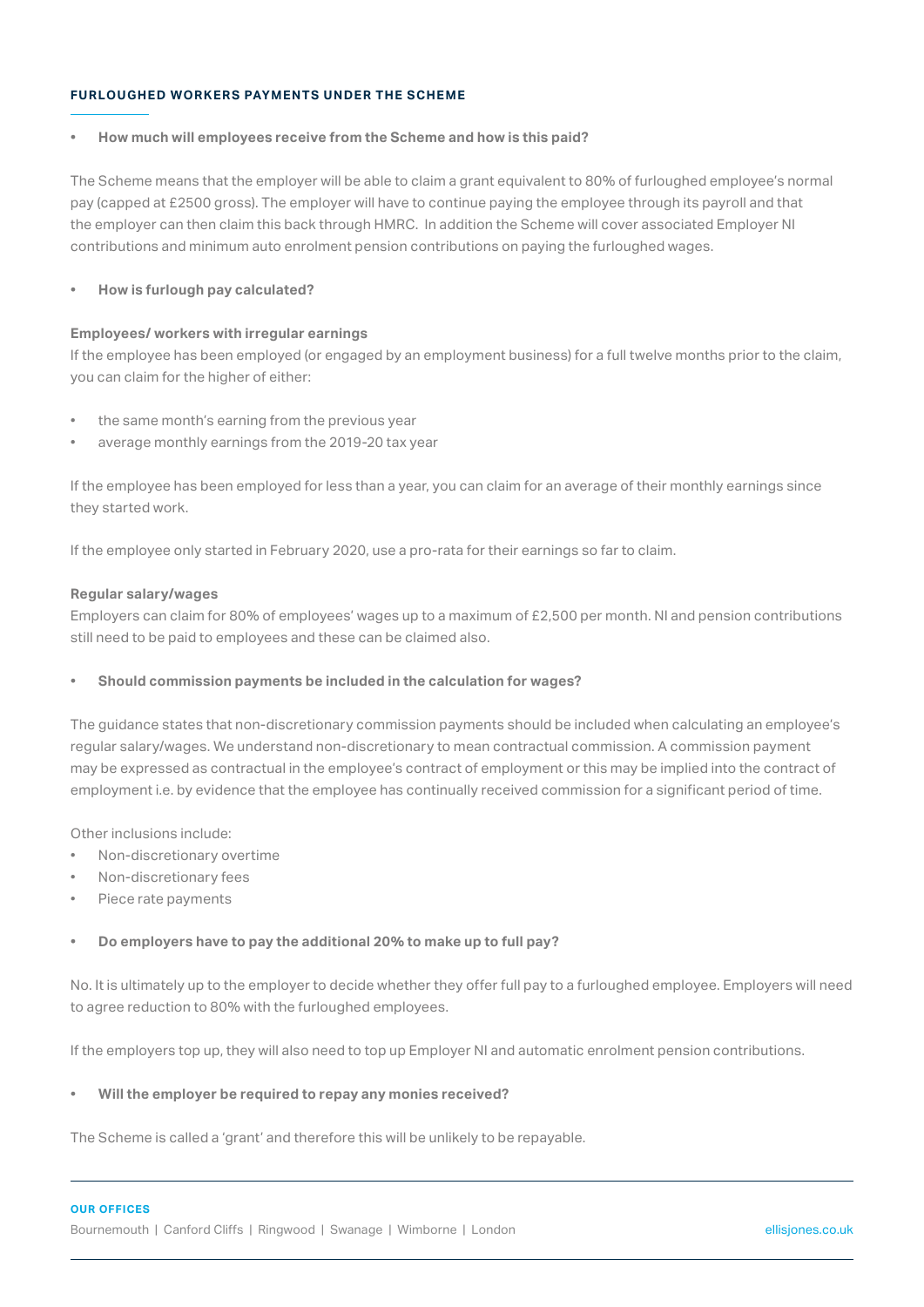# **HOW THE SCHEME OPERATES**

#### **• How to claim?**

The employer will need to be enrolled for PAYE online and submit an application via the Government gateway. The application must include:

- The employer's PAYE reference number
- The number of employees being furloughed
- The claim period (i.e. start date and end date)
- The full amount claimed (a CJRS calculator is available to calculate the monies due)
- The names, NI numbers and (optionally) payroll/employee numbers of the employees
- The employer's name, self-assessment unique taxpayer reference, corporation tax unique taxpayer reference or company registration number
- The employer's bank account details and contact details

Where a claim is being made in respect of 100 or more furloughed employees, the employees will be asked to upload a file containing the relevant information.

Claims can be backdated until 1st March, if applicable.

Claims should be made in accordance with an employer's normal payroll or in advance of an imminent payroll.

Step by step guidance can be found on the government website: [https://assets.publishing.service.gov.uk/government/](https://assets.publishing.service.gov.uk/government/uploads/system/uploads/attachment_data/file/8818) [uploads/system/uploads/attachment\\_data/file/881800/Coronavirus\\_Job\\_Retention\\_Scheme\\_step\\_by\\_step\\_guide\\_](https://assets.publishing.service.gov.uk/government/uploads/system/uploads/attachment_data/file/8818) [for\\_employers.pdf](https://assets.publishing.service.gov.uk/government/uploads/system/uploads/attachment_data/file/8818)

#### **• How long does it take for HMRC to pay employers after a claim is submitted?**

The guidance states that HMRC aim to pay employees within six working days. The payment will be made via BACS payment to a UK bank account.

#### **• Can an application be amended under the Scheme?**

HMRC has confirmed that employers cannot amend an application once this has been submitted. An employer is also only able to make one claim during a claim period for each PAYE scheme it operates.

#### **THE CHANGES TO THE SCHEME**

The Chancellor announced the changes to the Scheme on Friday 29 May 2020.

The scheme continues as normal until 1 July 2020.

The 10 June 2020 is the last day that employers can place employees on furlough for the first time in order for the 3 week period to be completed by 30 June 2020.

The Scheme will close to new entrants on 30 June 2020. From this point onwards, employers will only be able to furlough employees that have been on furlough for a 3 week period prior to this date. They do not have to be on furlough on this date to be later put on furlough, as long as they have been on furlough previously for a minimum of 3 weeks.

#### **OUR OFFICES**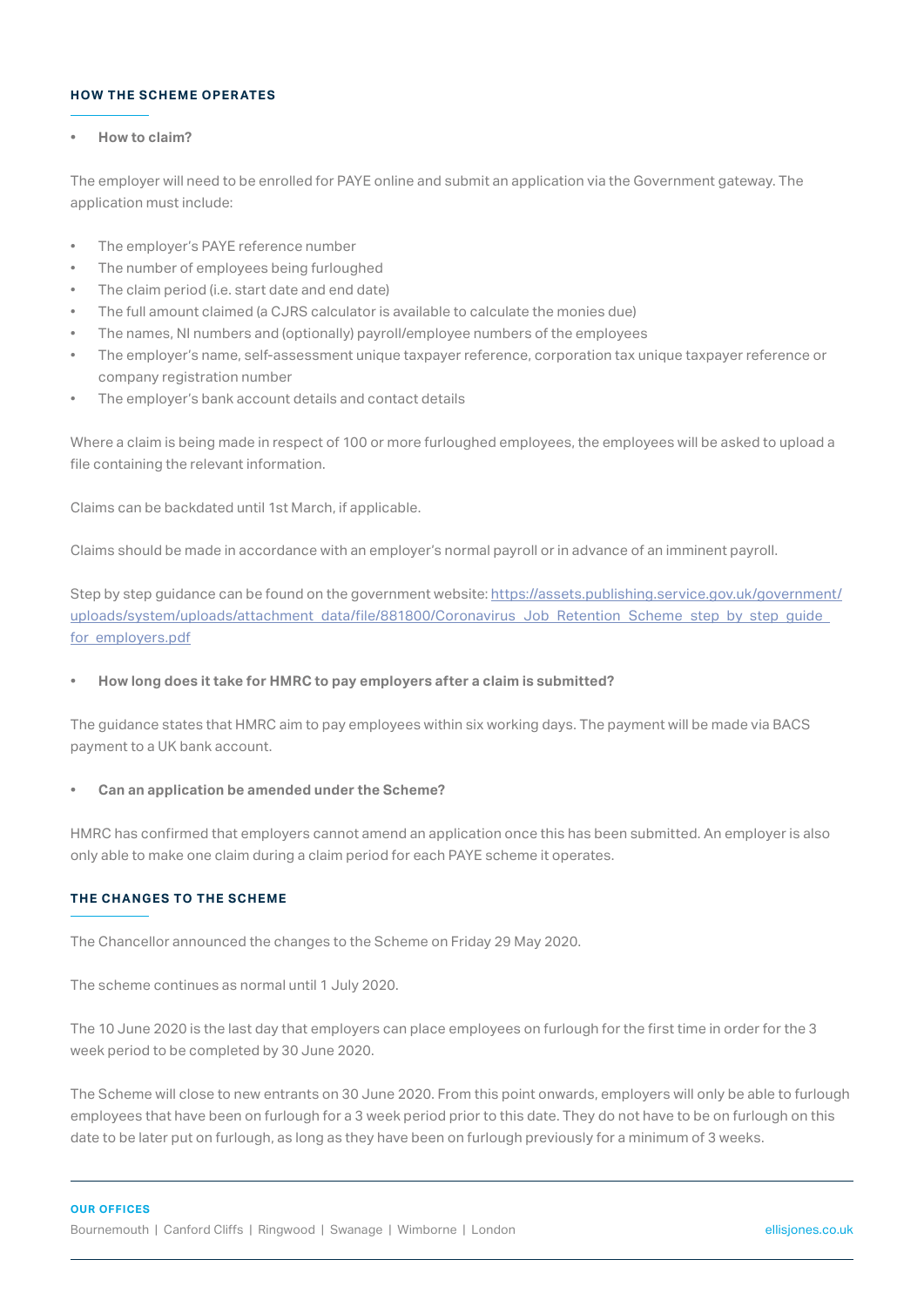# **• What are the changes from 1 July 2020?**

After 1 July 2020, there is no requirement for an employee to be furloughed for 3 consecutive weeks. However, if they are placed on furlough before this date, this must be for a minimum of 3 consecutive weeks.

Employees will be able to remain on furlough and return to work-part time. This will introduce a new flexible furlough. The arrangement must be agreed with the employee in the same way as placing them on furlough.

The guidance confirms that employees can enter into a flexible furlough agreement more than once. This applies for any amount of time and any shift pattern, as long as the employee is working part-time. There is no definition of part-time under UK employment law.

# **• How do you get employees back working on flexible furlough?**

You must make the decision as to who returns in a non-discriminatory way and have regard to any future redundancies. You could undertake a mini redundancy selection process in order to determine who returns to work, or could ask for volunteers. You must reach an agreement with employees to return to work on a part-time basis, detailing the hours of work and hours furloughed.

# **• How does the employer pay for flexible furlough?**

The employer will have to pay the wages for the time worked but can claim under the Scheme for their furloughed hours. Employers will need to report and claim for a minimum period of a week (7 calendar days).

# **• Do you need to keep a record of the flexible furlough hours?**

Yes. Employers must keep records of how many hours employees work and the number of hours they are furloughed.

# **• How do you work out employees' pay for flexible furlough?**

# **Step 1: Calculate the number of normal hours worked**

- 1. The number of hours the employee was contracted for at the end of the last pay period ending on or before 19 March 2020
- 2. Divide by the number of calendar days in the repeating working pattern. (if weekly pattern, divide by 7).
- 3. Multiply by the number of days in the pay period (i.e. 31 days in July)
- 4. Result is rounded up.

# **Step 2: Calculate the furloughed hours**

- 1. The number of usual hours worked (i.e. the result produced above).
- 2. Minus the number of actual hours worked.

# **Step 3: Calculate the maximum wage amount**

1. If a claim is being made for a whole month pay period, the maximum wage amount is £2,500.

# **Step 4: Calculate the furlough pay**

For employees on fixed pay:

- 1. Start with employee's wages from their last pay period before 19 March.
- 2. If claim period is for full pay period, multiply by 80%.

# **OUR OFFICES**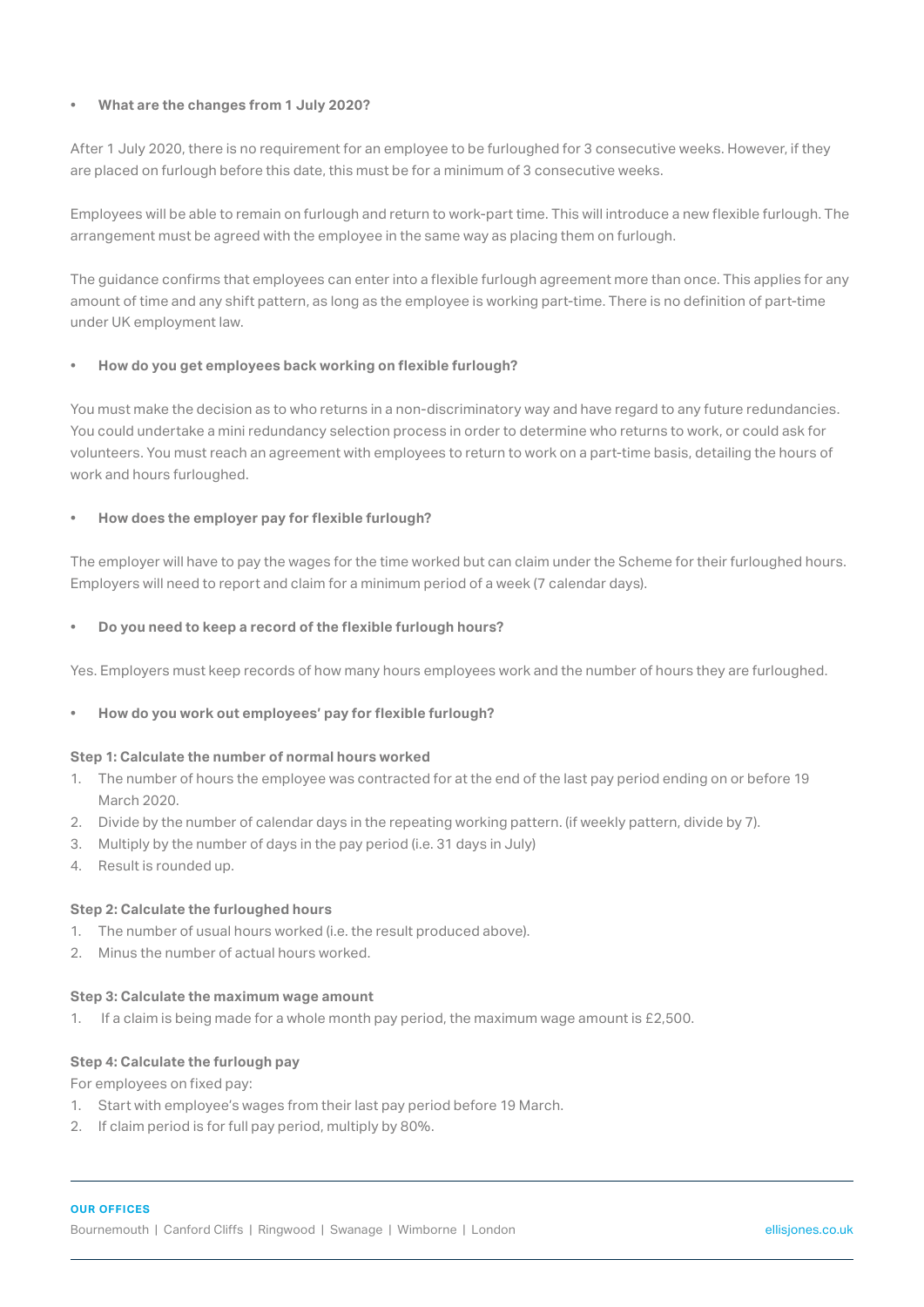For variable pay: look back at the average amount in the 2019/2020 tax year or corresponding month in the previous tax year.

Furlough pay is the lesser of either the employee's usual wages or the maximum wage amount of £2,500.

#### **Step 4:**

- 1. Multiply the furlough pay by the employee's furloughed hours
- 2. Divide by the employee's usual hours

#### **Step 5: Calculate the employee's NI and pension contributions**

See the following guidance on calculating the contributions: [https://www.gov.uk/guidance/calculate-how-much-you](https://www.gov.uk/guidance/calculate-how-much-you-can-claim-using-the-coronavirus-job-retention-scheme#work-out-how-much-you-can-claim-for-employer-national-insurance-contributions-nics)[can-claim-using-the-coronavirus-job-retention-scheme#work-out-how-much-you-can-claim-for-employer-national](https://www.gov.uk/guidance/calculate-how-much-you-can-claim-using-the-coronavirus-job-retention-scheme#work-out-how-much-you-can-claim-for-employer-national-insurance-contributions-nics)[insurance-contributions-nics](https://www.gov.uk/guidance/calculate-how-much-you-can-claim-using-the-coronavirus-job-retention-scheme#work-out-how-much-you-can-claim-for-employer-national-insurance-contributions-nics)

Please see the following link to the government's working example on calculating furlough pay for flexible furlough: [https://www.gov.uk/government/publications/find-examples-to-help-you-work-out-80-of-your-employees-wages/](https://www.gov.uk/government/publications/find-examples-to-help-you-work-out-80-of-your-employees-w) [example-of-a-full-calculation-for-an-employee-who-is-flexibly-furloughed](https://www.gov.uk/government/publications/find-examples-to-help-you-work-out-80-of-your-employees-w)

#### **• What are the changes from 1 August 2020?**

Employers will be obliged to pay furloughed employee's national insurance and pension contributions. Employers will not be able to reclaim this through the Scheme. The grant will still be at 80% of employee's wages up to a maximum of £2,500.

#### **• What are the changes from 1 September 2020?**

Employers will also be required to pay 10% of employees' pay, capped at £312.50. The government will pay 70% of employees' pay, capped at £2,187.50.

#### **• What are the changes from 1 October 2020?**

Employers will be required to pay 20% of employees' pay, capped at £625. The government will pay 60% of employees' pay, capped at £1,875.

#### **• Is there a New Treasury Direction?**

A new Treasury Direction for the Scheme was issued on 22 May 2020. Please see the following link for the full direction: [https://www.gov.uk/government/publications/treasury-direction-made-under-sections-71-and-76-of-the-coronavirus](https://www.gov.uk/government/publications/treasury-direction-made-under-sections-71-and-76-of-the-c)[act-2020](https://www.gov.uk/government/publications/treasury-direction-made-under-sections-71-and-76-of-the-c)

#### **• Is it possible to furlough employees who have not been furloughed after10 June?**

No, employees must have been placed on furlough by 10 June 2020 in order for their employer to claim for them under the Scheme.

#### **• Is it possible to furlough employees returning from statutory parental leave after 10 June?**

It is now possible to furlough an employee returning from statutory parental leave (i.e. maternity, paternity, adoption or parental bereavement) after 10 June, even if you are furloughing them for the first time. This is provided that the employee has returned from that leave after 10 June, you have previously submitted a claim for any other employee in your organisation between 1 March and 30 June 2020 and the employee was on your PAYE payroll on or before 19 March 2020.

#### **OUR OFFICES**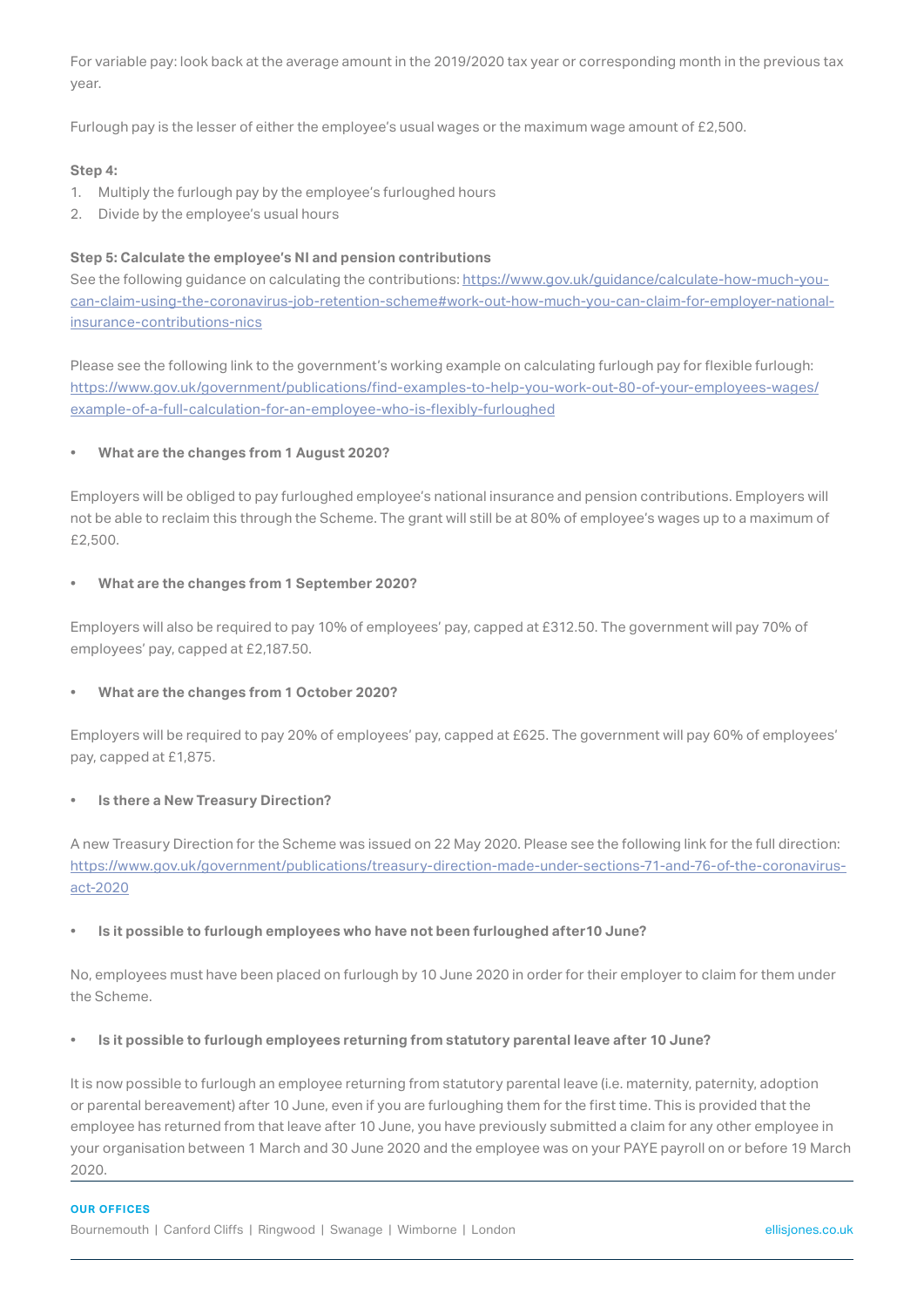#### **FOLLOWING THE CHANGES TO THE SCHEME**

#### **• When will the furlough Scheme end?**

The Scheme has been extended until 31 October 2020.

#### **• Can an employer force an employee to return to work on flexible furlough?**

Employers should start to have a discussion with employees about returning to work, if they wish for them to do so. There is no set notice under the Scheme but employees should be given reasonable notice to return to work. If the employee does not want to return to work, there must be a good reason for this i.e. shielding, child care responsibilities etc. Employers should discuss the reason with the employee and consider whether any adjustments can be made i.e. working from home.

#### **• What are the options for those who have child care responsibilities?**

It is important that employers discuss with their employees any reasons as to why they cannot return to work. The options for these employees are:

- 1. Keep them on furlough.
- 2. The employee could submit a request to take parental or dependant leave. This would be unpaid unless agreed otherwise.
- 3. The employer and employee reach an agreement for the employee to work flexible hours or work from home.
- 4. Employers must be careful to avoid potential claims for discrimination and should consider any reasonable adjustments for these employees.
- **• How does furlough end?**

The furlough period is likely to end following one of three events:

- 1. The employer or employee ceases to be eligible for funding under the Scheme
- 2. The employer gives the employee notice that their employment will resume on the terms and conditions which applied prior to their furlough period started, or on amended terms (if agreed with the employee)
- 3. The employee's employment terminates for any reason (i.e. by reason of redundancy)

This will also depend on the terms of any furlough agreement between the employer and employee.

# **• What are the options for furloughed employees at the end of the furlough period?**

The idea is that the furloughed period is temporary and fixed term and that employees will return to the same job after the expiration of this period. However, employers may still need to terminate employees after the expiry of this period depending on business needs. If this is the case, the normal redundancy process should be followed.

For employees with less than 2 years' service, it would not be necessary to follow a redundancy process before dismissing the employee however, the employer should take care to ensure that the employee is not able to bring a claim for discrimination based on their dismissal. Employees can be made redundant whilst on furlough.

Alternatively, employers may wish to consider lay-offs or asking employees to reduce their working hours or pay on a temporary basis. As this constitutes a contractual change, there must be a contractual right to enable employers to put employees on short time working or, agreement must be sought from employees. Any permanent change must be agreed in writing with the employee.

#### **OUR OFFICES**